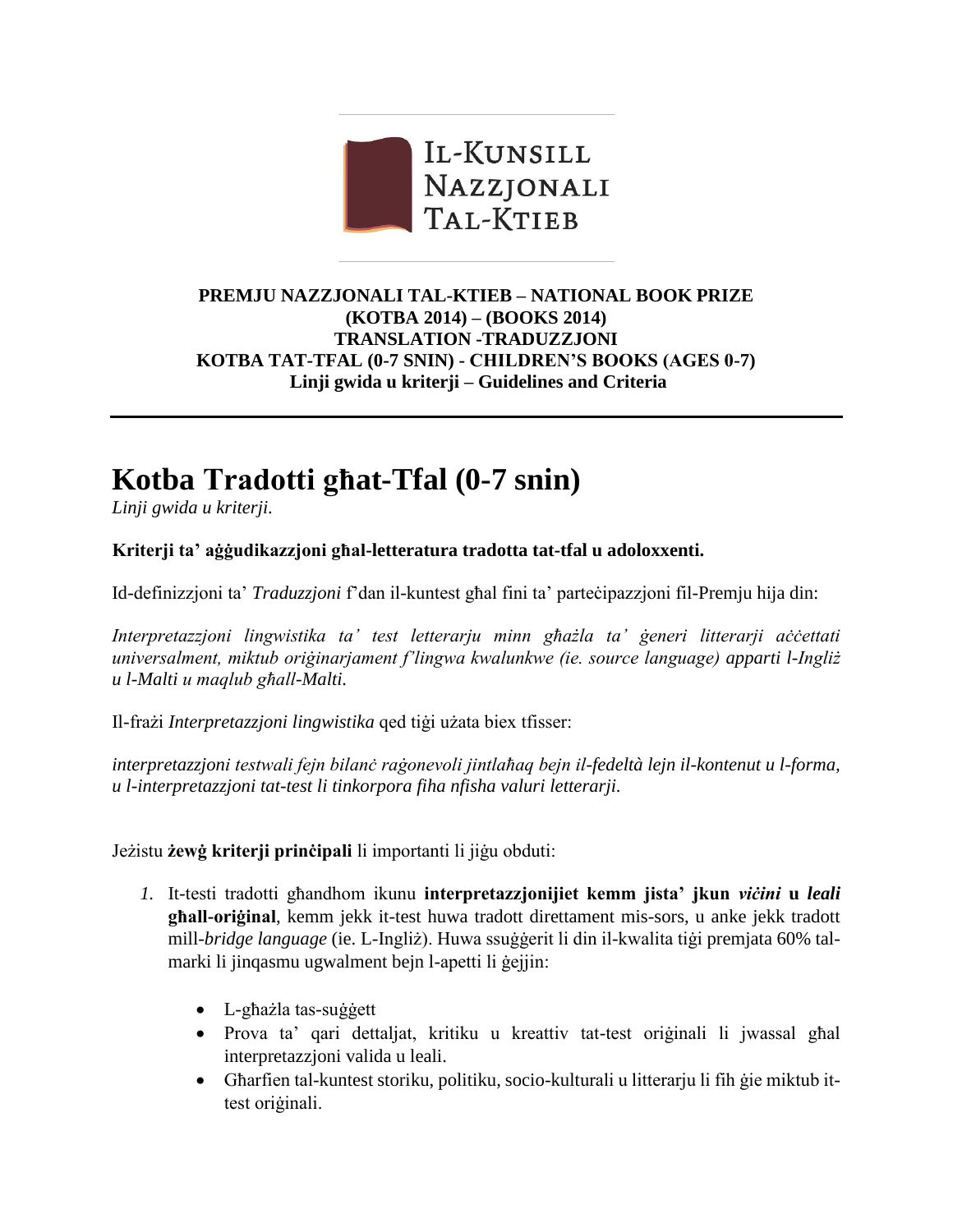- Sens sottili u apprezzament tal-istilistika-didattika tal-oriġinal (jiġifieri, l-użu tallingwa biex jintlaħaq/jintlaħqu l-effett/i mixtieq/a)
- 2. It-testi tradotti għat-tlett kateġoriji: tfal 0-7 snin, tfal 8-12-il sena, u adoloxxenti 13- 16-il sena, jiġifieri, t-testi tradotti **direttament** għall-Malti mill-erba' lingwi li ġejjin: Franċiż, Malti, Ġermaniż u Spanjol, għandhom jiġu ġġudikati fuq il-merti literarji u lingwistiċi tagħhom stess, separatament mill-aderenza għall-forma u kontenut oriġinali. Jiġifieri, t-traduzzjonijiet ta' testi fil-ġeneri kollha aċċettati (Kotba għat-Tfal (0-7 snin u 8-12-il sena u Kotba għall-Adoloxxenti 13-16-il sena) għandhom jiġu ġġudikati skond ilkriterji ta' hawn taħt. It-total tal-marki miġburin minn Appendiċi 1 għandhom jirriflettu 40% tal-marka totali.

## Appendici 1

| Teknika 30%                                                                  | <b>Marki</b> |
|------------------------------------------------------------------------------|--------------|
| Kemm jirnexxilu l-awtur jipprezenta xoghlu b'vući distintiva u<br>oriģinali? | 8            |
| Kemm thoss li l-storja hija rrakkontata b'mod čar u ffukat?                  | 8            |
| It-temi pprežentati huma friski u originali?                                 | $\mathbf{z}$ |
| Kemm thoss li l-bidu tal-istorja jistabbilixxi ton ghall-bqija tal-istorja?  | 7            |
|                                                                              |              |

\_\_\_\_\_\_\_\_\_\_\_\_\_\_\_\_\_\_\_\_\_\_\_\_\_\_\_\_\_\_\_\_\_\_\_\_\_\_\_\_\_\_\_\_\_\_\_\_\_\_\_\_\_\_\_\_\_\_\_\_\_\_\_\_\_\_\_\_\_\_\_\_\_\_\_\_\_\_ \_\_\_\_\_\_\_\_\_\_\_\_\_\_\_\_\_\_\_\_\_\_\_\_\_\_\_\_\_\_\_\_\_\_\_\_\_\_\_\_\_\_\_\_\_\_\_\_\_\_\_\_\_\_\_\_\_\_\_\_\_\_\_\_\_\_\_\_\_\_\_\_\_\_\_\_\_\_ \_\_\_\_\_\_\_\_\_\_\_\_\_\_\_\_\_\_\_\_\_\_\_\_\_\_\_\_\_\_\_\_\_\_\_\_\_\_\_\_\_\_\_\_\_\_\_\_\_\_\_\_\_\_\_\_\_\_\_\_\_\_\_\_\_\_\_\_\_\_\_\_\_\_\_\_\_\_ \_\_\_\_\_\_\_\_\_\_\_\_\_\_\_\_\_\_\_\_\_\_\_\_\_\_\_\_\_\_\_\_\_\_\_\_\_\_\_\_\_\_\_\_\_\_\_\_\_\_\_\_\_\_\_\_\_\_\_\_\_\_\_\_\_\_\_\_\_\_\_\_\_\_\_\_\_\_ \_\_\_\_\_\_\_\_\_\_\_\_\_\_\_\_\_\_\_\_\_\_\_\_\_\_\_\_\_\_\_\_\_\_\_\_\_\_\_\_\_\_\_\_\_\_\_\_\_\_\_\_\_\_\_\_\_\_\_\_\_\_\_\_\_\_\_\_\_\_\_\_\_\_\_\_\_\_

\_\_\_\_\_\_\_\_\_\_\_\_\_\_\_\_\_\_\_\_\_\_\_\_\_\_\_\_\_\_\_\_\_\_\_\_\_\_\_\_\_\_\_\_\_\_\_\_\_\_\_\_\_\_\_\_\_\_\_\_\_\_\_\_\_\_\_\_\_\_\_\_\_\_\_\_\_\_

Kummenti:

| Test u Karattri 40%                                                                            | Marks |
|------------------------------------------------------------------------------------------------|-------|
| Kemm thoss li l-lingwa hija fluwida meta taqra l-ktieb b'vuċi gholja?                          | 5     |
| Kemm thoss li huma pjačevoli l-hsejjes, ir-rima, ir-ritmu u r-<br>repetizzjoni tal-kliem użat? | 5     |
| Kemm tahseb li l-istruttura tigbed l-attenzioni tal-qarrejja?                                  |       |
| Il-karattri jaghtu gost lill-qarrejja?                                                         | 7     |
| Kemm thoss li l-użu tal-lingwa huwa tajjeb, frisk u innovattiv?                                | 6     |
| Dan huwa xoghol minghajr żbalji tipografići, ortografići u<br>grammatikali?                    | 10    |

| <b>Marks</b>    |
|-----------------|
| $\frac{5}{5}$   |
|                 |
| 7               |
| $\overline{7}$  |
| $\overline{6}$  |
| $\overline{10}$ |

Kummenti: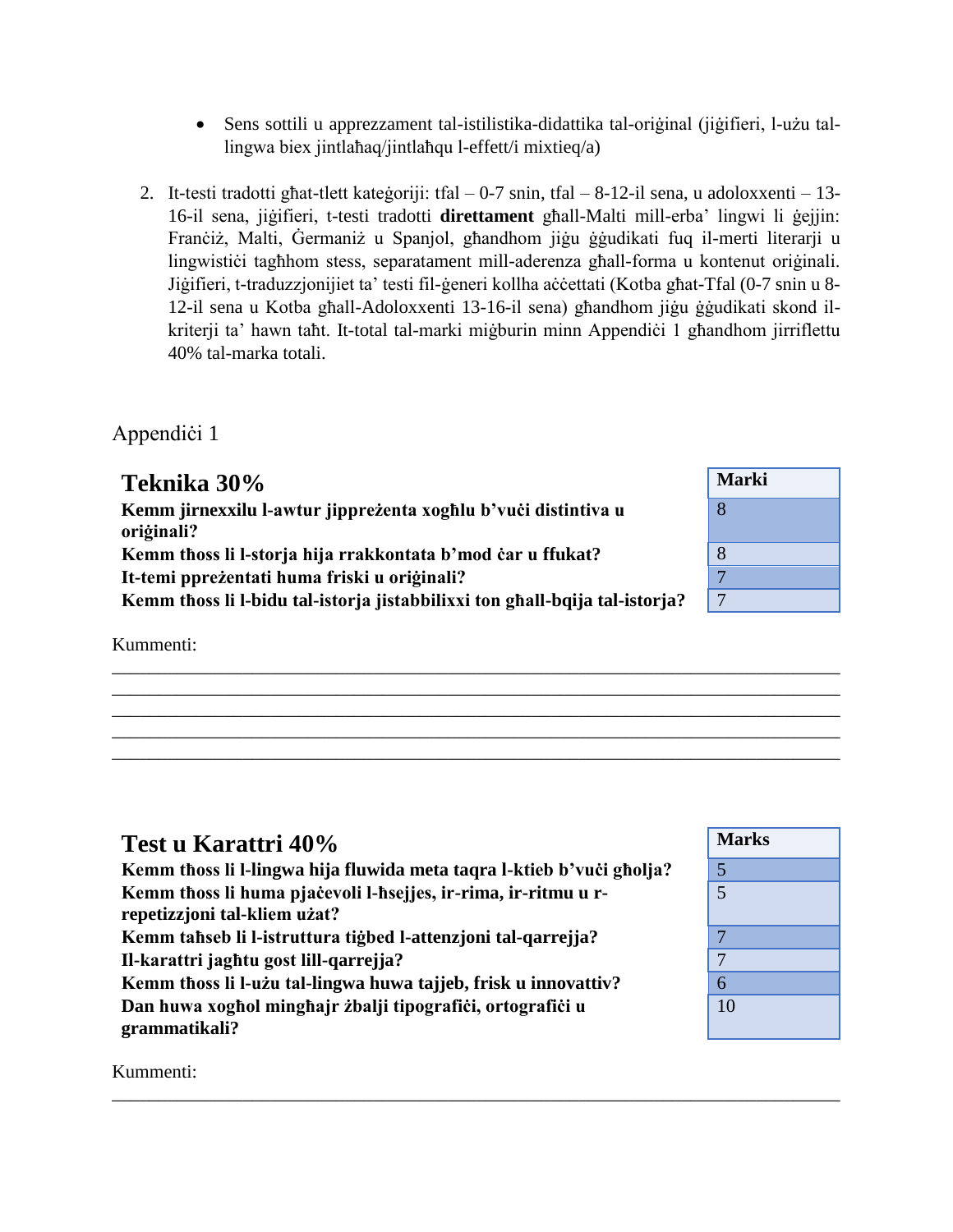### **Ir-Relazzjoni bejn it-test u l-illustrazzjoni 10% Marki Kemm tħoss li l-illustrazzjonijiet huma marbuta mat-test?** 2 **Kemm tħoss li l-illustrazzjonijiet huma marbuta ma' xulxin?** 2

\_\_\_\_\_\_\_\_\_\_\_\_\_\_\_\_\_\_\_\_\_\_\_\_\_\_\_\_\_\_\_\_\_\_\_\_\_\_\_\_\_\_\_\_\_\_\_\_\_\_\_\_\_\_\_\_\_\_\_\_\_\_\_\_\_\_\_\_\_\_\_\_\_\_\_\_\_\_ \_\_\_\_\_\_\_\_\_\_\_\_\_\_\_\_\_\_\_\_\_\_\_\_\_\_\_\_\_\_\_\_\_\_\_\_\_\_\_\_\_\_\_\_\_\_\_\_\_\_\_\_\_\_\_\_\_\_\_\_\_\_\_\_\_\_\_\_\_\_\_\_\_\_\_\_\_\_ \_\_\_\_\_\_\_\_\_\_\_\_\_\_\_\_\_\_\_\_\_\_\_\_\_\_\_\_\_\_\_\_\_\_\_\_\_\_\_\_\_\_\_\_\_\_\_\_\_\_\_\_\_\_\_\_\_\_\_\_\_\_\_\_\_\_\_\_\_\_\_\_\_\_\_\_\_\_ \_\_\_\_\_\_\_\_\_\_\_\_\_\_\_\_\_\_\_\_\_\_\_\_\_\_\_\_\_\_\_\_\_\_\_\_\_\_\_\_\_\_\_\_\_\_\_\_\_\_\_\_\_\_\_\_\_\_\_\_\_\_\_\_\_\_\_\_\_\_\_\_\_\_\_\_\_\_

\_\_\_\_\_\_\_\_\_\_\_\_\_\_\_\_\_\_\_\_\_\_\_\_\_\_\_\_\_\_\_\_\_\_\_\_\_\_\_\_\_\_\_\_\_\_\_\_\_\_\_\_\_\_\_\_\_\_\_\_\_\_\_\_\_\_\_\_\_\_\_\_\_\_\_\_\_\_ \_\_\_\_\_\_\_\_\_\_\_\_\_\_\_\_\_\_\_\_\_\_\_\_\_\_\_\_\_\_\_\_\_\_\_\_\_\_\_\_\_\_\_\_\_\_\_\_\_\_\_\_\_\_\_\_\_\_\_\_\_\_\_\_\_\_\_\_\_\_\_\_\_\_\_\_\_\_ \_\_\_\_\_\_\_\_\_\_\_\_\_\_\_\_\_\_\_\_\_\_\_\_\_\_\_\_\_\_\_\_\_\_\_\_\_\_\_\_\_\_\_\_\_\_\_\_\_\_\_\_\_\_\_\_\_\_\_\_\_\_\_\_\_\_\_\_\_\_\_\_\_\_\_\_\_\_ \_\_\_\_\_\_\_\_\_\_\_\_\_\_\_\_\_\_\_\_\_\_\_\_\_\_\_\_\_\_\_\_\_\_\_\_\_\_\_\_\_\_\_\_\_\_\_\_\_\_\_\_\_\_\_\_\_\_\_\_\_\_\_\_\_\_\_\_\_\_\_\_\_\_\_\_\_\_ \_\_\_\_\_\_\_\_\_\_\_\_\_\_\_\_\_\_\_\_\_\_\_\_\_\_\_\_\_\_\_\_\_\_\_\_\_\_\_\_\_\_\_\_\_\_\_\_\_\_\_\_\_\_\_\_\_\_\_\_\_\_\_\_\_\_\_\_\_\_\_\_\_\_\_\_\_\_

\_\_\_\_\_\_\_\_\_\_\_\_\_\_\_\_\_\_\_\_\_\_\_\_\_\_\_\_\_\_\_\_\_\_\_\_\_\_\_\_\_\_\_\_\_\_\_\_\_\_\_\_\_\_\_\_\_\_\_\_\_\_\_\_\_\_\_\_\_\_\_\_\_\_\_\_\_\_ \_\_\_\_\_\_\_\_\_\_\_\_\_\_\_\_\_\_\_\_\_\_\_\_\_\_\_\_\_\_\_\_\_\_\_\_\_\_\_\_\_\_\_\_\_\_\_\_\_\_\_\_\_\_\_\_\_\_\_\_\_\_\_\_\_\_\_\_\_\_\_\_\_\_\_\_\_\_ \_\_\_\_\_\_\_\_\_\_\_\_\_\_\_\_\_\_\_\_\_\_\_\_\_\_\_\_\_\_\_\_\_\_\_\_\_\_\_\_\_\_\_\_\_\_\_\_\_\_\_\_\_\_\_\_\_\_\_\_\_\_\_\_\_\_\_\_\_\_\_\_\_\_\_\_\_\_ \_\_\_\_\_\_\_\_\_\_\_\_\_\_\_\_\_\_\_\_\_\_\_\_\_\_\_\_\_\_\_\_\_\_\_\_\_\_\_\_\_\_\_\_\_\_\_\_\_\_\_\_\_\_\_\_\_\_\_\_\_\_\_\_\_\_\_\_\_\_\_\_\_\_\_\_\_\_ \_\_\_\_\_\_\_\_\_\_\_\_\_\_\_\_\_\_\_\_\_\_\_\_\_\_\_\_\_\_\_\_\_\_\_\_\_\_\_\_\_\_\_\_\_\_\_\_\_\_\_\_\_\_\_\_\_\_\_\_\_\_\_\_\_\_\_\_\_\_\_\_\_\_\_\_\_\_

**Kemm tħoss li l-istampi jsegwu sekwenza loġika?** 2 **Tħoss li l-illustrazzjonijiet huma friski u mhux antikwati?** 2 **Hemm sens ta' unità fl-illustrazzjonijiet?** 2



## **Impressjoni Ġenerali** 20%

**Kollox ma' kollox taħseb li l-ktieb "jaħdem" – jiġifieri tħoss li jilħaq lgħanijiet li kellu jilħaq? Tħoss li l-ktieb huwa ktieb li jagħti gost lill-qarreja?** 5

**Kemm tħoss li t-tematika tal-ktieb hija adattata għall-età li tindirizza?** 5

Kummenti:

| Marki |  |
|-------|--|
| 10    |  |
|       |  |
|       |  |

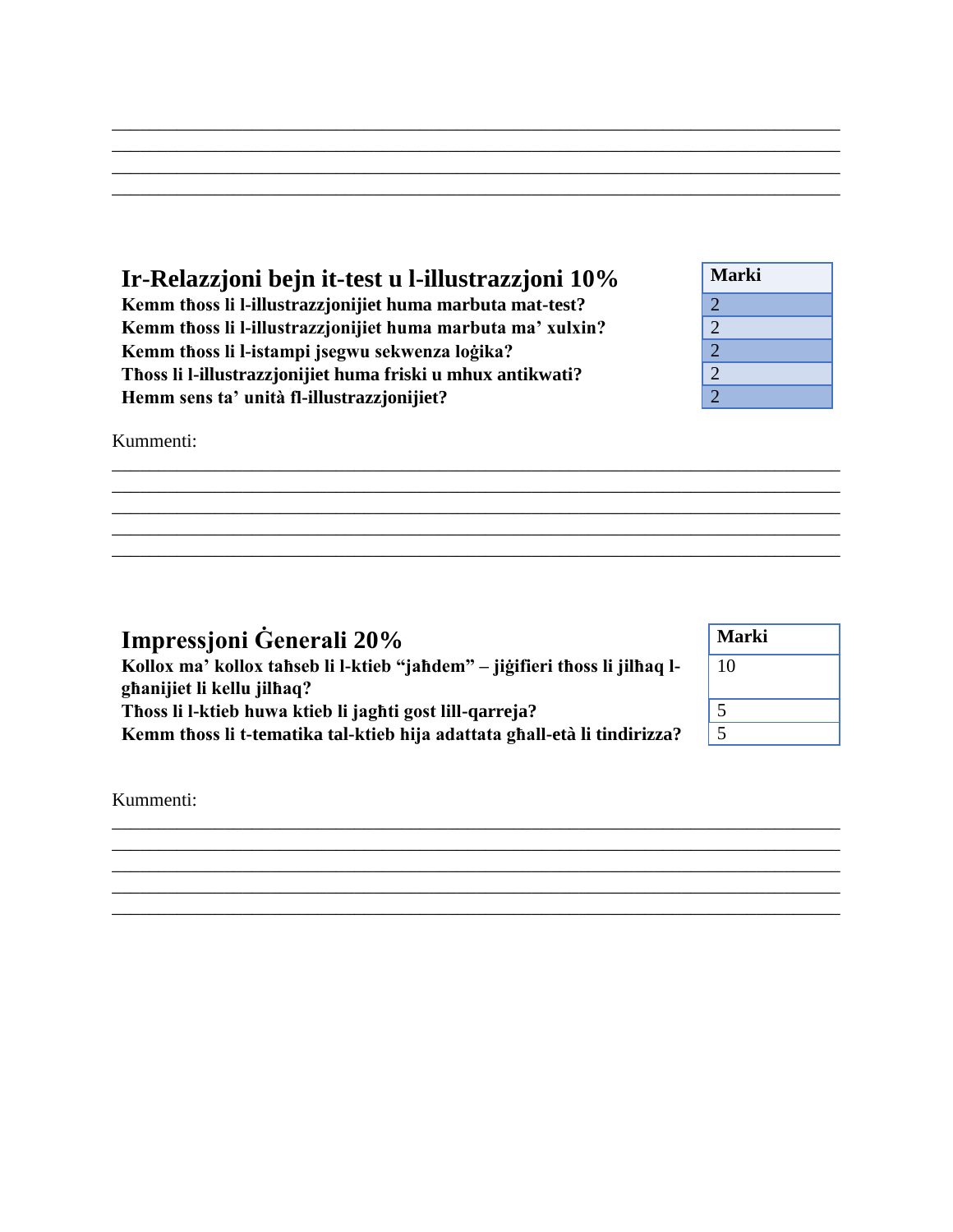# **Translated Children's Books (ages 0-7)**

*Guidelines and criteria.*

### **Adjudicating criteria for children and adoloscent literature in translation.**

Definition of *Translation* in this context for the purpose of competing for the Award is the following:

*A linguistic interpretation of a of universally-accepted genres orignally written in any language (i.e. source language) other than English or Maltese into the target language: Maltese.*

Linguistic interpretation is hereby defined as:

*a textual rendering where a reasonable balance is kept between "faithfulness" to the original authorial intention in both content & form, and the translated/adapted text incorporating intrinsic and accepted literary values in its own right*.

Broadly speaking, there are **two main criteria**, to be adhered to:

- 1. The texts translated are to have **as** *close* **and as** *faithfu***l an interpretaion as possible to the original**, whether this text is **directly** translated from the source, or whether through the intermediary bridge language of English. Suggested mark for this quality is **60%** to be divided equally for the following:
	- choice of subject-matter
	- Evidence of close, critical & creative reading of original text leading to valid & faithful interpretation
	- Knowledge of the *original* historical, political, socio-cultural & literary context in which the text was produced
	- Nuanced sense and appreciation of the discourse-stylistics of the original (i.e. use of language for the desired effect/s)
- **2.** The translated texts for the three categories: children ages 0-7, children ages 8-12, and adoloscents, that is, those translated **directly** in the target language Maltese from the four languages: French, Italian, German and Spanish are to be **judged on their own literary linguistic merits, as distict from their adherance to the original form & content.** That is, these translated texts in all the accepted genres (Books for Children (ages 0-7 and 8-12 and Books for Adoloscents) are to be adjudicated by the criteria as stated in Appendix 1. The mark from Appendix 1 should reflect 40% of the total mark.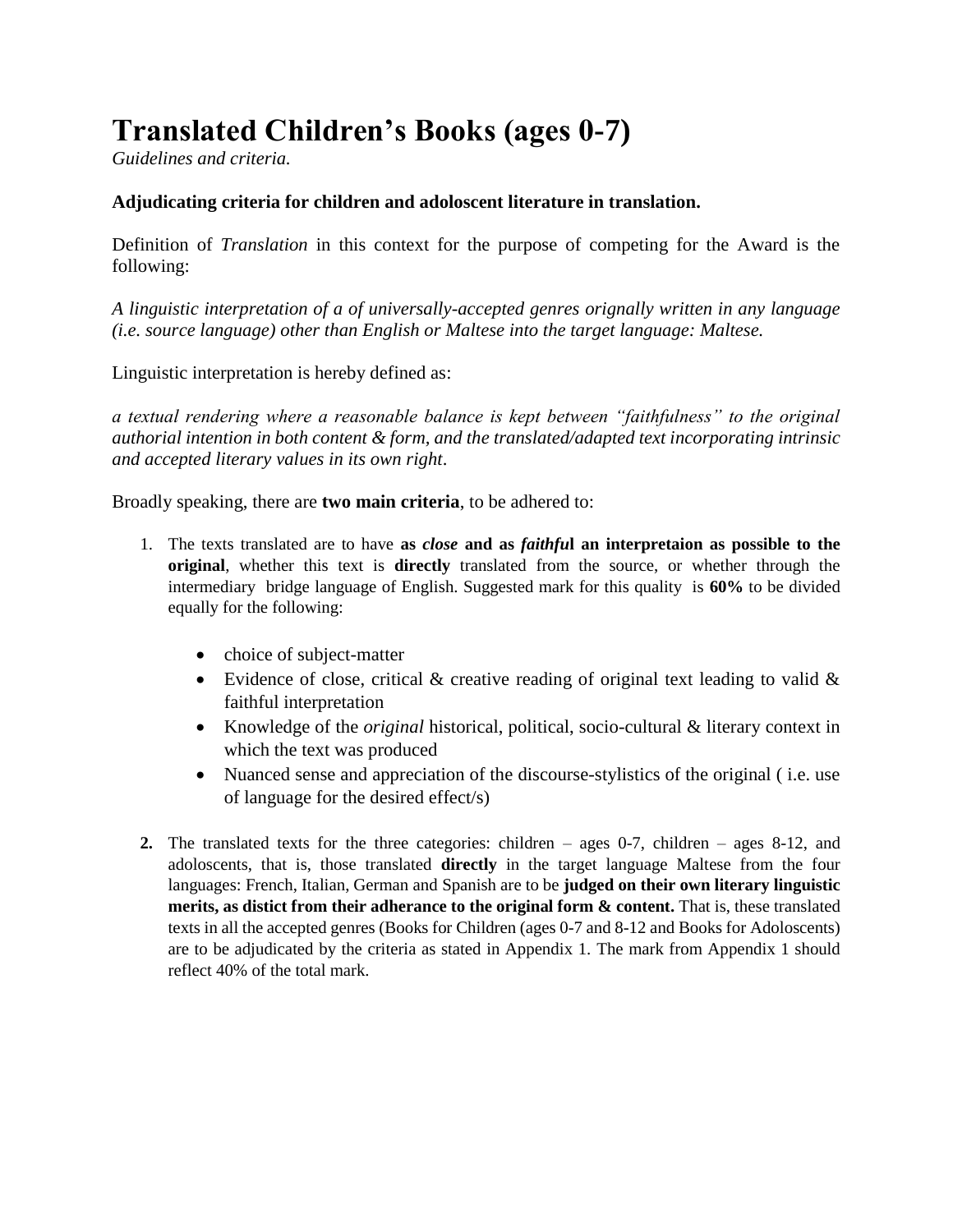Appendix 1

#### **Technique 30% Does the translator present the work with a distinctive and original voice?** 8 Is the text presented in a clear and focused manner? Are the topics presented in a fresh and original way? **Does the tone integrate with the subject matter?**

Comments:

| Text and characters 40%                                       | <b>Marks</b>             |
|---------------------------------------------------------------|--------------------------|
| Does the translation flow naturally when read aloud?          |                          |
| Are there pleasing sounds, rhymes, rhythm or repetition?      | 5                        |
| Does the structure engage the readers?                        | $\overline{\phantom{0}}$ |
| Are the characters enjoyable and fun?                         | $\mathbf{7}$             |
| Is the usage of language good, fresh and innovative?          | 6                        |
| Is this work free of typographical, spelling, punctuation and | 10                       |
| grammatical errors?                                           |                          |

\_\_\_\_\_\_\_\_\_\_\_\_\_\_\_\_\_\_\_\_\_\_\_\_\_\_\_\_\_\_\_\_\_\_\_\_\_\_\_\_\_\_\_\_\_\_\_\_\_\_\_\_\_\_\_\_\_\_\_\_\_\_\_\_\_\_\_\_\_\_\_\_\_\_\_\_\_\_ \_\_\_\_\_\_\_\_\_\_\_\_\_\_\_\_\_\_\_\_\_\_\_\_\_\_\_\_\_\_\_\_\_\_\_\_\_\_\_\_\_\_\_\_\_\_\_\_\_\_\_\_\_\_\_\_\_\_\_\_\_\_\_\_\_\_\_\_\_\_\_\_\_\_\_\_\_\_ \_\_\_\_\_\_\_\_\_\_\_\_\_\_\_\_\_\_\_\_\_\_\_\_\_\_\_\_\_\_\_\_\_\_\_\_\_\_\_\_\_\_\_\_\_\_\_\_\_\_\_\_\_\_\_\_\_\_\_\_\_\_\_\_\_\_\_\_\_\_\_\_\_\_\_\_\_\_ \_\_\_\_\_\_\_\_\_\_\_\_\_\_\_\_\_\_\_\_\_\_\_\_\_\_\_\_\_\_\_\_\_\_\_\_\_\_\_\_\_\_\_\_\_\_\_\_\_\_\_\_\_\_\_\_\_\_\_\_\_\_\_\_\_\_\_\_\_\_\_\_\_\_\_\_\_\_ \_\_\_\_\_\_\_\_\_\_\_\_\_\_\_\_\_\_\_\_\_\_\_\_\_\_\_\_\_\_\_\_\_\_\_\_\_\_\_\_\_\_\_\_\_\_\_\_\_\_\_\_\_\_\_\_\_\_\_\_\_\_\_\_\_\_\_\_\_\_\_\_\_\_\_\_\_\_

\_\_\_\_\_\_\_\_\_\_\_\_\_\_\_\_\_\_\_\_\_\_\_\_\_\_\_\_\_\_\_\_\_\_\_\_\_\_\_\_\_\_\_\_\_\_\_\_\_\_\_\_\_\_\_\_\_\_\_\_\_\_\_\_\_\_\_\_\_\_\_\_\_\_\_\_\_\_ \_\_\_\_\_\_\_\_\_\_\_\_\_\_\_\_\_\_\_\_\_\_\_\_\_\_\_\_\_\_\_\_\_\_\_\_\_\_\_\_\_\_\_\_\_\_\_\_\_\_\_\_\_\_\_\_\_\_\_\_\_\_\_\_\_\_\_\_\_\_\_\_\_\_\_\_\_\_ \_\_\_\_\_\_\_\_\_\_\_\_\_\_\_\_\_\_\_\_\_\_\_\_\_\_\_\_\_\_\_\_\_\_\_\_\_\_\_\_\_\_\_\_\_\_\_\_\_\_\_\_\_\_\_\_\_\_\_\_\_\_\_\_\_\_\_\_\_\_\_\_\_\_\_\_\_\_ \_\_\_\_\_\_\_\_\_\_\_\_\_\_\_\_\_\_\_\_\_\_\_\_\_\_\_\_\_\_\_\_\_\_\_\_\_\_\_\_\_\_\_\_\_\_\_\_\_\_\_\_\_\_\_\_\_\_\_\_\_\_\_\_\_\_\_\_\_\_\_\_\_\_\_\_\_\_ \_\_\_\_\_\_\_\_\_\_\_\_\_\_\_\_\_\_\_\_\_\_\_\_\_\_\_\_\_\_\_\_\_\_\_\_\_\_\_\_\_\_\_\_\_\_\_\_\_\_\_\_\_\_\_\_\_\_\_\_\_\_\_\_\_\_\_\_\_\_\_\_\_\_\_\_\_\_

Comments:

| <b>Text/illustration relationship 10%</b>                           | <b>Marks</b>   |
|---------------------------------------------------------------------|----------------|
| How much would you say that the illustrations relate to the text?   | $\overline{2}$ |
| How much would you say that the illustrations relate to each other? | $\overline{2}$ |
| Do the pictures follow a logical sequence?                          | $\overline{2}$ |
| How much would you consider the illustrations fresh?                | $\overline{2}$ |
| Is there an overall sense of unity in the illustrations?            | $\overline{2}$ |

| <b>Marks</b> |  |
|--------------|--|
| 8            |  |
| 8            |  |
|              |  |
|              |  |